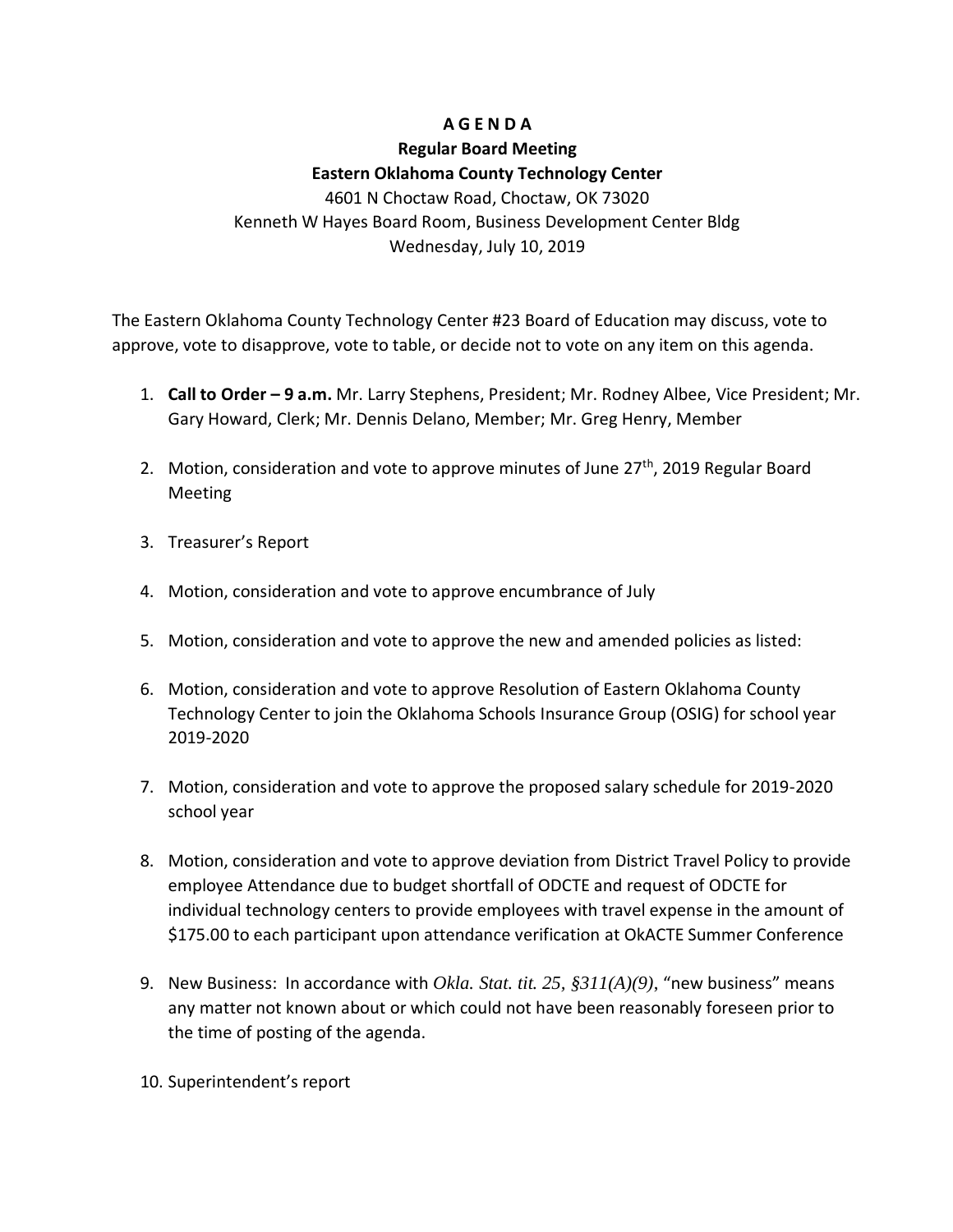Proposed Executive Session for the purpose of discussing the following so the board can return to open session and take action pursuant to Executive Session Authority: *Okla. Stat. tit. 25, §307(B)(1),(3) and (7).* The following items are proposed for discussion during the Executive Session:

- a. New Employment as listed on Personnel Report
- 11. Motion and vote to convene in Executive Session
- 12. Motion and vote to return to Open Session
- 13. Board President's Statement of Executive Session Minutes
- 14. Motion, consideration and vote to approve, disapprove or table the following:
	- a. New Employments as listed on of Personnel Report
- 15. Board Comments
- 16. Motion and vote for approval to Adjourn

Agenda Posted: July 3<sup>rd</sup>, 2019 by 4 o'clock a.m. Front door of Business Development Center building

Posted by:

Minutes Clerk

The next Regular meeting of the Board is: **Wednesday, August 7th , 2019** 9:00 a.m. Kenneth W Hayes Board Room